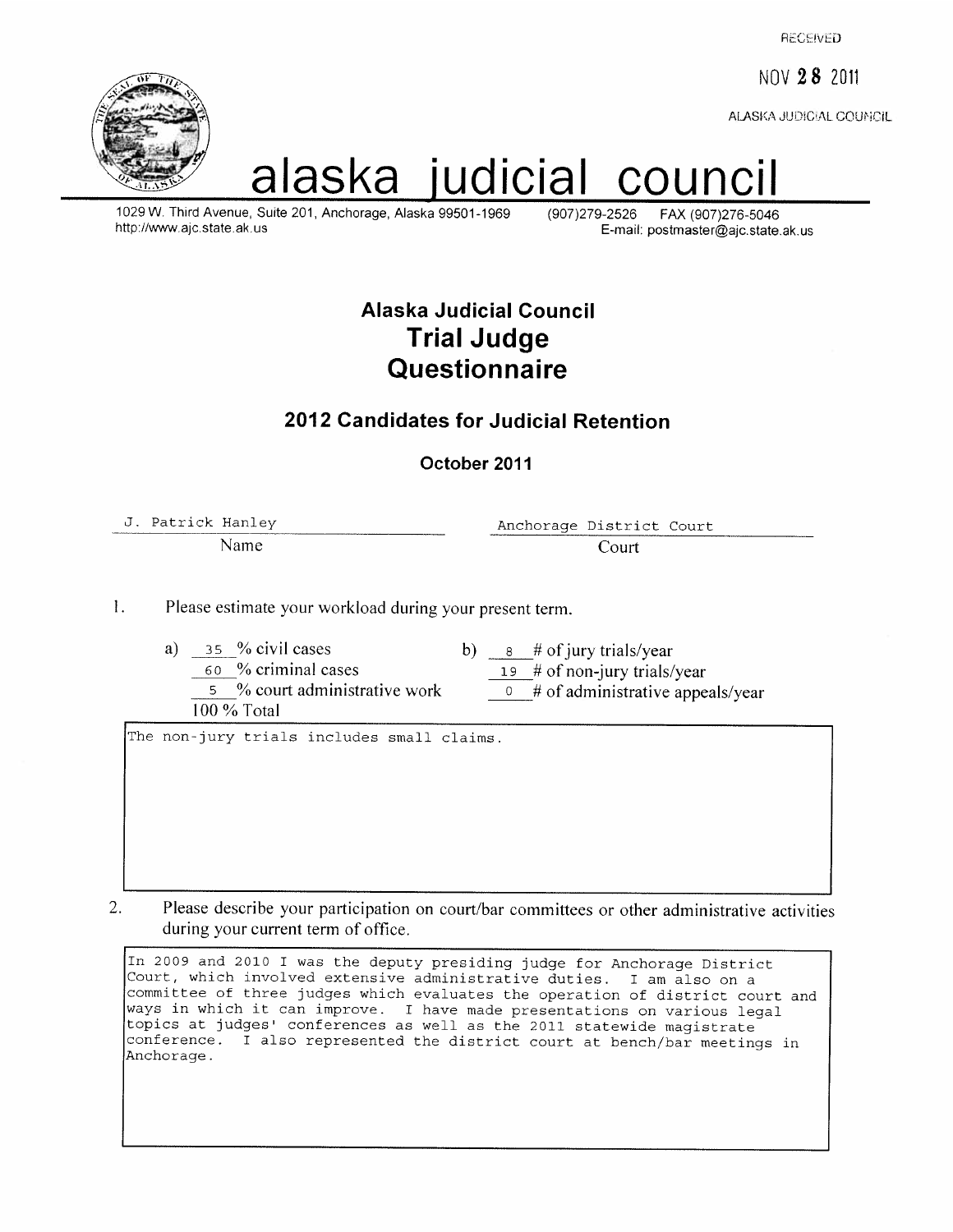$\overline{3}$ . Please assess, in one or two paragraphs, your judicial performance during your present term. Appropriate areas of comment could include: satisfaction with your judicial role, specific contributions to the judiciary or the field of law, increases in legal knowledge and judicial skills, or other measures of judicial abilities that you believe to be important.

I have enjoyed my time as a district court judge in Anchorage, and look forward to going to work each day. Our court is a high volume court. We deal with the same type of cases repeatedly. This could lead to "burn-out," but I have found that the essence of my job is not dealing with cases but with people. Each person comes to court with different life experiences and challenges, and each hearing provides an opportunity for people to reflect on the choices they have made and make improvements in their lives. It is rewarding to assist people and be a part of that process.

Two years ago I attended a course at the National Judicial College dedicated to self represented litigants. We have many litigants in court who cannot afford an attorney, and the course caused me to improve my practices and accommodate the litigants while still honoring due process. I have also made legal presentations to my fellow judges at several judicial conferences and the statewide magistrates' conference on a variety of topics. Sharing knowledge with my fellow judicial officers is rewarding, and my skills and base of knowledge have grown significantly in the process of researching, organizing, and presenting. I am always interested in evaluating my performance so that I can improve, and look forward to receiving comments and suggestions provided during the retention process.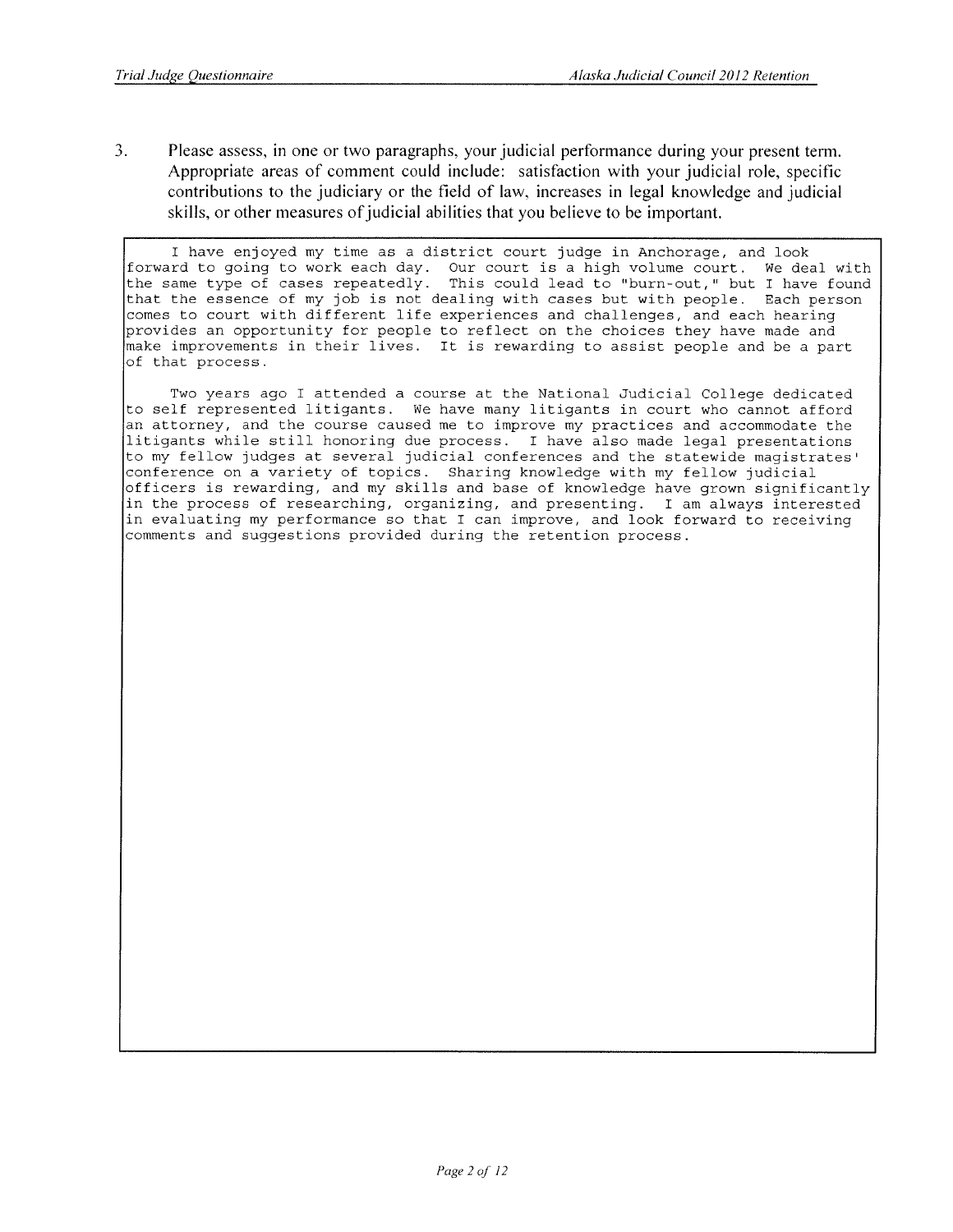- $4.$ During your most recent term as a judge, have you:
	- a) had a tax lien filed or other collection procedure instituted against you by federal, state,  $\Box$  Yes  $\Box$  No or local authorities?
	- b) been involved in a non-judicial capacity in any legal proceeding whether as a party or  $\nabla$  Yes  $\Box$  No otherwise?
	- c) engaged in the practice of law (other than as a judge)?  $\Box$  Yes  $\Box$  No
	- $\Box$  Yes  $\Box$  No d) held office in any political party?
	- e) held any other local, state or federal office?  $\Box$  Yes  $\Box$  No
	- f) had any complaints, charges or grievances filed against you with the Alaska Commission on Judicial Conduct, the Alaska Bar Association, or with the Alaska Court System that resulted in public proceedings or sanctions?  $\Box$  Yes  $\Box$  No
- $5<sub>1</sub>$ If your answer to any of the questions above is "yes," please give full details, including dates, facts, case numbers and outcomes.

I was a defendant in the federal case of "Richard W. Postma, Jr., Plaintiff v. State of Alaska Court System, the Alaska Judicial Council, the Alaska Commission on Judicial Conduct, and the following state actors in their individual capacities: J. Patrick Hanley, Jill Kolberg, Sharon Gleason, Christine Johnson, Charles Christensen, Nancy Meade, Marla Greenstein and Larry Cohn, Defendants." The case number was 3:10-CV-00249-HRH. Mr. Postma alleged seven causes of action in his amended complaint. On December 23, 2010, Mr. Postma filed a motion to dismiss the action. On January 10, 2011, United States District Judge H. Russell Holland signed the order dismissing the case with prejudice. Mr. Postma filed a Rule 60(b) motion for relief from the dismissal order. I have not recently checked the status of that motion.

6. Please provide any other information which you believe would assist the Council in conducting its evaluations and in preparing its recommendations for the 2012 retention elections.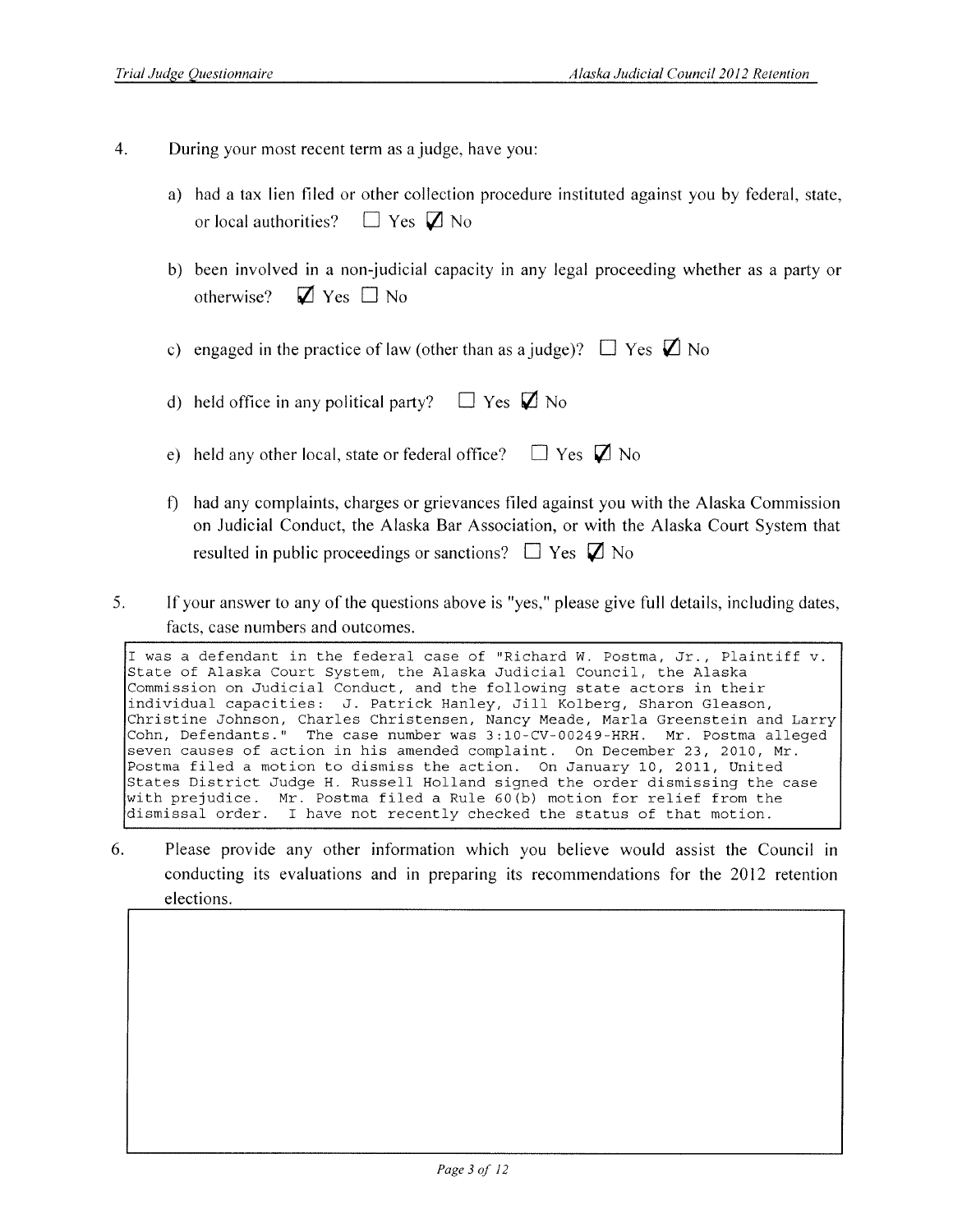#### For questions 7 through 10 please do not list any cases that have pending issues in your court.

 $7.$ Please list your three most recent jury trials including case names and numbers. Please list the names, current addresses, including zip codes and suite numbers where applicable, of each attorney involved in these trials. (Attach additional pages if necessary.)

|                               |                                                                                                                      | <b>Case Number 1</b>       |                                       |
|-------------------------------|----------------------------------------------------------------------------------------------------------------------|----------------------------|---------------------------------------|
|                               | Case Name: Municipality of Anchorage                                                                                 |                            | Case Number: 3AN-11-7932CR            |
|                               | v. Raylene Ortega                                                                                                    |                            |                                       |
|                               |                                                                                                                      | <b>Attorneys Involved:</b> |                                       |
|                               | Name: Fred Valdez                                                                                                    |                            | Name: Max Holmquist                   |
|                               | Address: P.O. Box 196650                                                                                             |                            | Address: 737 "M" Street               |
|                               | City, State, Zip: Anchorage, AK 99519                                                                                |                            | City, State, Zip: Anchorage, AK 99501 |
|                               |                                                                                                                      |                            |                                       |
| Name:                         |                                                                                                                      |                            | Name:                                 |
| Address:                      |                                                                                                                      |                            | Address:                              |
| City, State, Zip:             |                                                                                                                      |                            | City, State, Zip:                     |
|                               |                                                                                                                      |                            |                                       |
|                               |                                                                                                                      |                            |                                       |
|                               |                                                                                                                      | <b>Case Number 2</b>       |                                       |
|                               | Case Name: Municipality of Anchorage                                                                                 |                            | Case Number: 3AN-10-12456CR           |
|                               | v. Robert Pinkston                                                                                                   |                            |                                       |
|                               | <b>Attorneys Involved:</b>                                                                                           |                            |                                       |
|                               | Name: Patrick James                                                                                                  |                            | Name: Max Holmquist                   |
|                               | Address: P.O. Box 196650                                                                                             |                            | Address: 737 "M" Street               |
|                               | City, State, Zip: Anchorage, AK 99519                                                                                |                            | City, State, Zip: Anchorage, AK 99501 |
|                               |                                                                                                                      |                            |                                       |
| Name:                         | <u> 1980 - Jan James Alexandro Alexandro Alexandro Alexandro Alexandro Alexandro Alexandro Alexandro Alexandro A</u> |                            |                                       |
| Address:<br>City, State, Zip: |                                                                                                                      | Address:                   |                                       |
|                               |                                                                                                                      |                            | City, State, Zip:                     |
|                               |                                                                                                                      |                            |                                       |
|                               |                                                                                                                      | <b>Case Number 3</b>       |                                       |
|                               | Case Name: State of Alaska                                                                                           |                            | Case Number: 3AN-09-10869CR           |
| ν.                            | Dylan Potterf                                                                                                        |                            |                                       |
|                               | <b>Attorneys Involved:</b>                                                                                           |                            |                                       |
|                               | Name: Ron Dupuis                                                                                                     |                            | Name: John Bernitz                    |
|                               | Address: 310 "K" Street, Ste. 520                                                                                    | Address:                   | 900 W. 5th Ave., Ste. 200             |
|                               | City, State, Zip: Anchorage, AK 99501                                                                                | City, State, Zip:          | Anchorage, AK 99501                   |
|                               |                                                                                                                      |                            |                                       |
| Name:                         |                                                                                                                      | Name:                      |                                       |
| Address:                      |                                                                                                                      | Address:                   |                                       |
| City, State, Zip:             |                                                                                                                      | City, State, Zip:          |                                       |
|                               |                                                                                                                      |                            |                                       |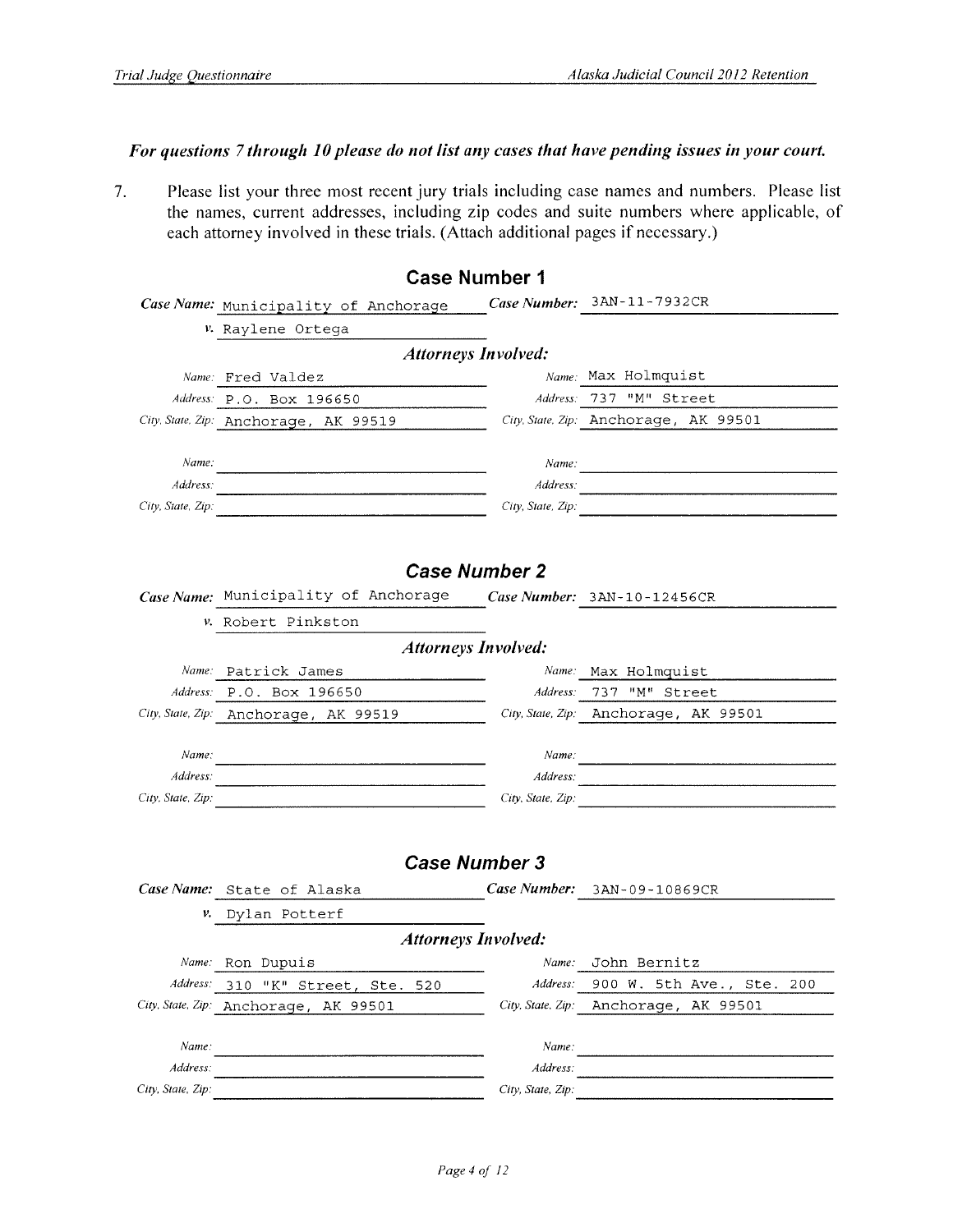Attachment to p. 4 of 12 Trial Judge Questionnaire, Judge Hanley

My most recent jury trial was on November 18, 2011 in case number 3AN-11-9289CI. This was a presumptive death hearing, which by statute requires a jury. The case was not contested. I did not include it on page 4 of 12 due to the unusual nature of the hearing. However, feel free to contact the only attorney in the case, who was David Freeman. His address is 701 W. 8<sup>th</sup> Ave., Suite 700, Anchorage, AK, 99501.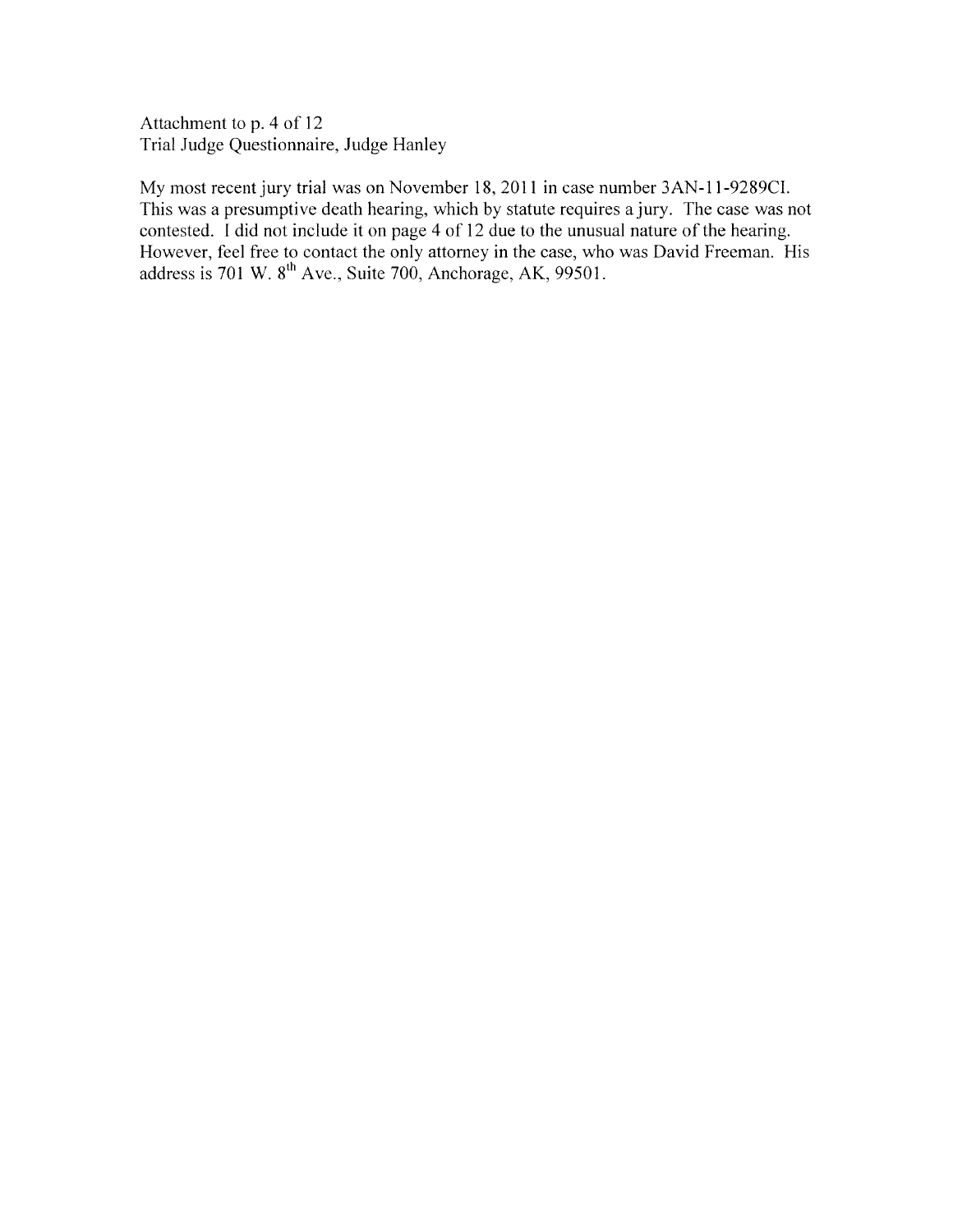$\delta$ . Please list your three most recent non-jury trials including case names and numbers. Please list the names, current addresses, including zip codes and suite numbers where applicable, of each attorney involved in these trials. (Attach additional pages if necessary.)

|                   | <b>Case Number 1</b>                                             |                   |                                       |
|-------------------|------------------------------------------------------------------|-------------------|---------------------------------------|
|                   | Case Name: Rebecca Case                                          |                   | Case Number: 3AN-10-9735CI            |
| ν.                | Jodie Turner                                                     |                   |                                       |
|                   | <b>Attorneys Involved:</b>                                       |                   |                                       |
|                   | Name: Ralph Ertz                                                 |                   | Name: Jed Van Loan                    |
| Address:          | 800 E. Dimond Blvd, St 3-520 Address: 517 W. Northern Lights Bvd |                   |                                       |
|                   | City, State, Zip: Anchorage, AK 99515                            |                   | City, State, Zip: Anchorage, AK 99503 |
|                   |                                                                  |                   |                                       |
| Name:             |                                                                  | Name:             |                                       |
| Address:          |                                                                  |                   | Address: <u>Address:</u>              |
| City, State, Zip: |                                                                  | City, State, Zip: |                                       |
|                   |                                                                  |                   |                                       |
|                   |                                                                  |                   |                                       |
|                   | <b>Case Number 2</b>                                             |                   |                                       |
|                   | Case Name: Mark Rubbert                                          |                   | Case Number: 3AN-10-7114CI            |
|                   | v. Paul and Jeff Barney                                          |                   |                                       |
|                   | <b>Attorneys Involved:</b>                                       |                   |                                       |
| Name:             | Michelle Nesbett                                                 |                   | Name: Bill Ingaldson                  |
|                   | Address: 745 W. 4th Ave., Ste. 250                               |                   | Address: 813 W. 3rd Ave.              |
|                   | City, State, Zip: Anchorage, AK 99501                            |                   | City, State, Zip: Anchorage, AK 99501 |
|                   |                                                                  |                   |                                       |
| Name:             |                                                                  |                   | Name:                                 |
| Address:          |                                                                  | Address:          |                                       |
| City, State, Zip. |                                                                  | City, State, Zip: |                                       |
|                   |                                                                  |                   |                                       |
|                   |                                                                  |                   |                                       |
|                   | <b>Case Number 3</b>                                             |                   |                                       |
|                   | Case Name: Daynight Construction                                 |                   | Case Number: 3AN-09-10173CI           |
|                   | $v.$ BCS                                                         |                   |                                       |
|                   | <b>Attorneys Involved:</b>                                       |                   |                                       |
|                   | Name: Justin Kalmbach                                            |                   | <i>Name:</i> James Sarafin            |
| Address:          | 745 W. 4th Ave., Ste. 425                                        | Address:          | 901 Harbor Cir.                       |
| City, State, Zip: | Anchorage, AK 99501                                              | City, State, Zip: | Anchorage, AK 99515                   |
|                   |                                                                  |                   |                                       |
| Name:             |                                                                  | Name:             |                                       |
| Address:          |                                                                  | Address:          |                                       |
| City, State, Zip: |                                                                  | City, State, Zip: |                                       |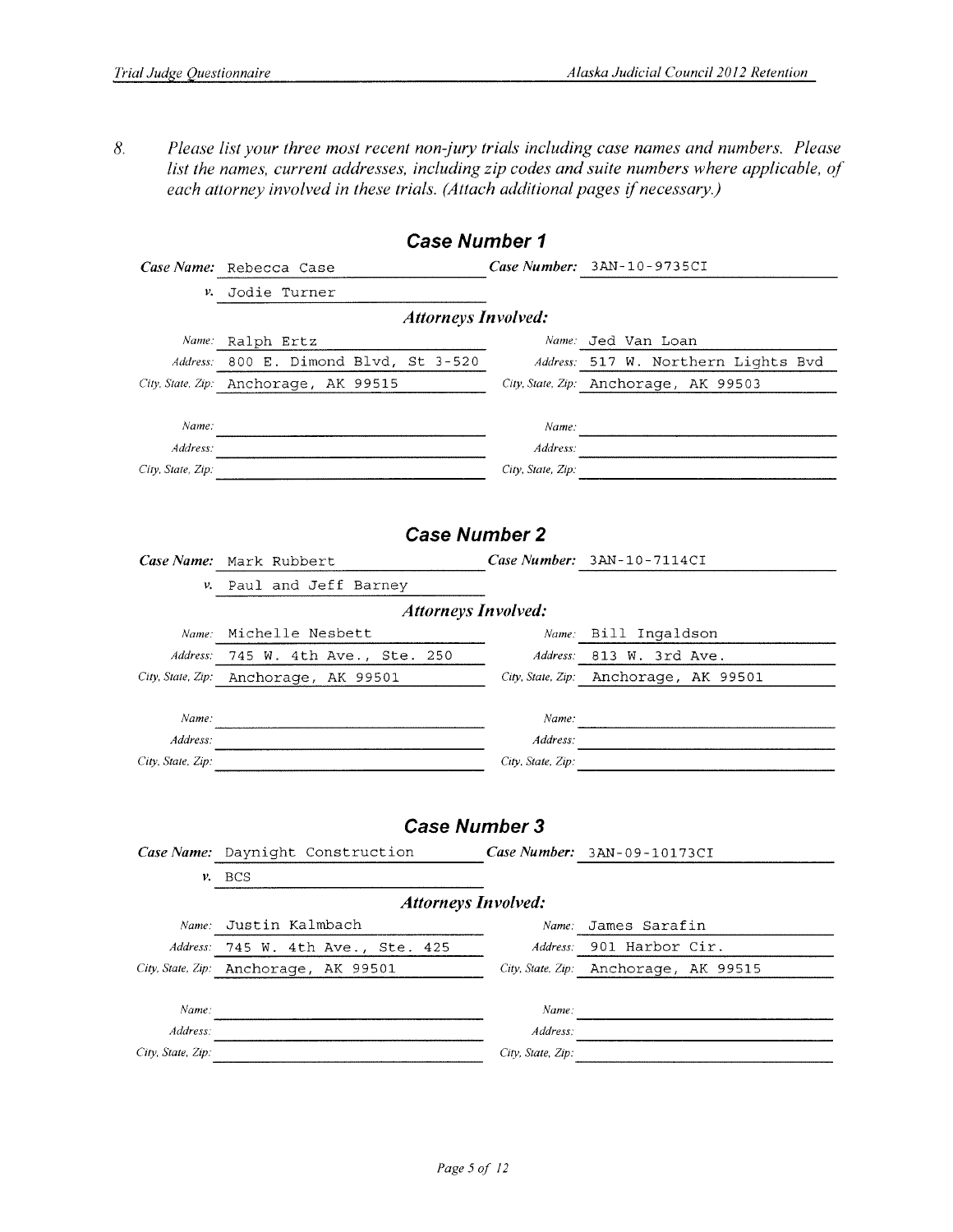Attachment to p. 5 of 12 Trial Judge Questionnaire, Judge Hanley

My most recent non-jury trials were:

- 1. Nathaneal Hall v. Qupqugiaq Inn, LLC, 3AN-11-1964SC
- 2. Doss v. June, 3AN-11-2871SC
- 3. Case v. Turner (listed on page 5 of 12).

The first two cases were small claims and did not involve attorneys. On page 5 of 12 I have listed my most recent non-jury trials involving attorneys, as the directions suggest.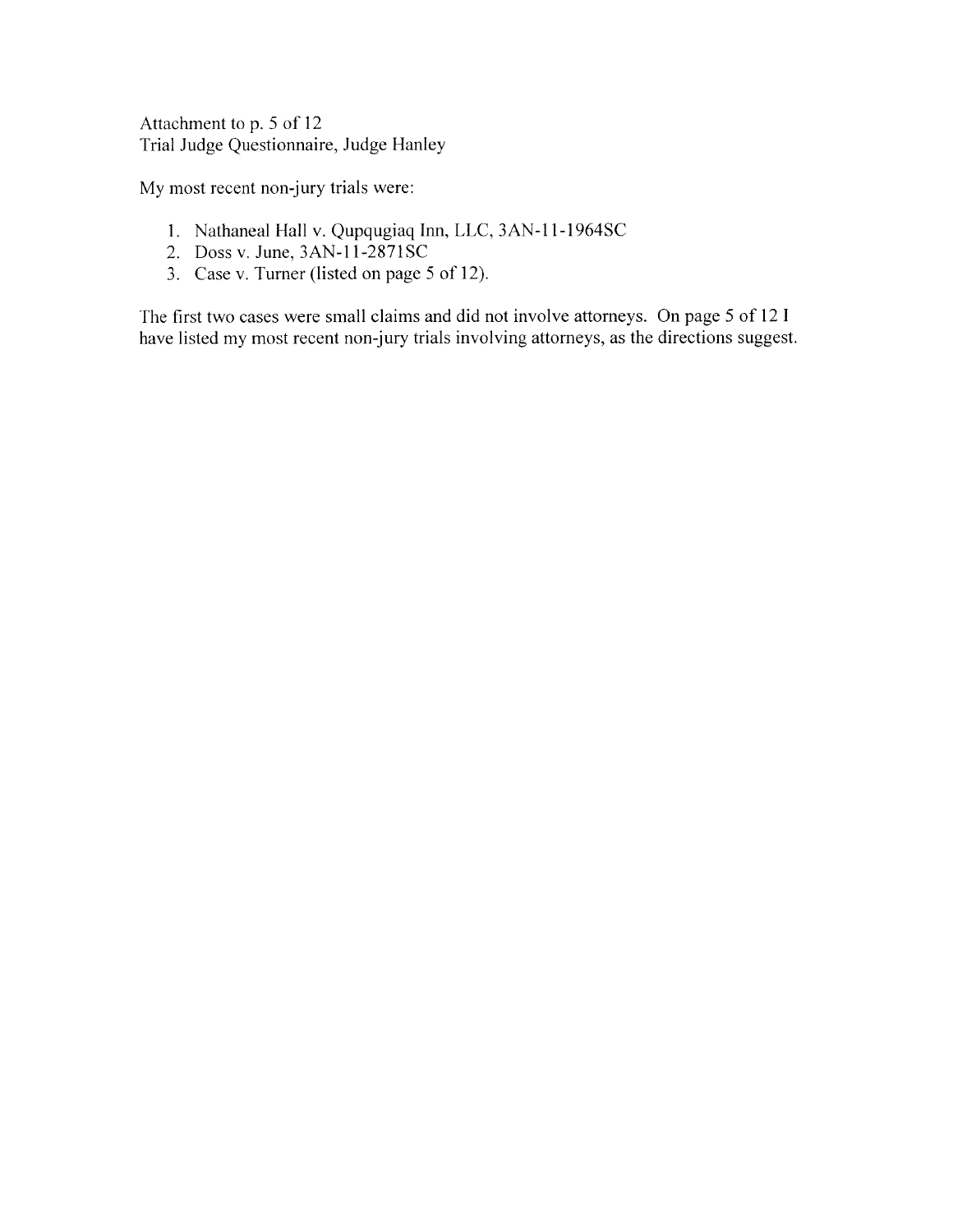9. Please list your three most recent cases, including case names and numbers, which did not go to trial, but on which you did significant work (such as settlement conference, hearings, motion work, etc.). Please list the names, current addresses, including zip codes and suite numbers where applicable, of each attorney involved in these cases. (Attach additional pages *if necessary.)* 

|                               | <b>Case Number 1</b>                  |                               |                              |
|-------------------------------|---------------------------------------|-------------------------------|------------------------------|
|                               | Case Name: State of Alaska            |                               | Case Number: $3AN-93-4521CR$ |
| ν.                            | Eugene Phelps                         |                               |                              |
|                               | <b>Attorneys Involved:</b>            |                               |                              |
|                               | Name: Jay Fayette                     | Name:                         | Cynthia Strout               |
| Address:                      | 310 "K" St., Ste. 520                 | Address:                      | 745 W. 4th Ave., Ste. 200    |
|                               | City, State, Zip: Anchorage, AK 99501 | City, State, Zip:             | Anchorage, AK 99501          |
|                               |                                       |                               |                              |
| Name:                         | [affirmed by the Court of             | Name:                         |                              |
|                               | Address: Appeals, see 236 P.3d 381    | Address:                      |                              |
|                               | City, State, Zip: (Alaska App. 2010)] | City, State, Zip:             |                              |
|                               |                                       |                               |                              |
|                               | <b>Case Number 2</b>                  |                               |                              |
|                               | Case Name: Municipality of Anchorage  |                               | Case Number: $3AN-06-4952CR$ |
| v.                            | Brutus Weaver                         |                               |                              |
|                               | <b>Attorneys Involved:</b>            |                               |                              |
| Name:                         | Hanley Smith                          | Name:                         | Michael Graper               |
| Address:                      | 900 W. 5th Ave., Ste. 200             | Address:                      | 737 "M" Street               |
| City, State, Zip:             | Anchorage, AK 99501                   | City, State, Zip:             | Anchorage, AK 99501          |
|                               |                                       |                               |                              |
| Name:                         |                                       | Name:                         |                              |
| Address:                      |                                       | Address:                      |                              |
| City, State, Zip:             |                                       | City, State, Zip:             |                              |
|                               |                                       |                               |                              |
|                               | <b>Case Number 3</b>                  |                               |                              |
|                               |                                       |                               |                              |
| Case Name:                    |                                       | Case Number:                  |                              |
| ν.                            |                                       |                               |                              |
|                               | <b>Attorneys Involved:</b>            |                               |                              |
| Name:                         |                                       | Name:                         |                              |
| Address:                      |                                       | Address:                      |                              |
| City, State, Zip:             |                                       | City, State, Zip:             |                              |
|                               |                                       |                               |                              |
| Name:                         |                                       | Name:                         |                              |
| Address:<br>City, State, Zip: |                                       | Address:<br>City, State, Zip: |                              |
|                               |                                       |                               |                              |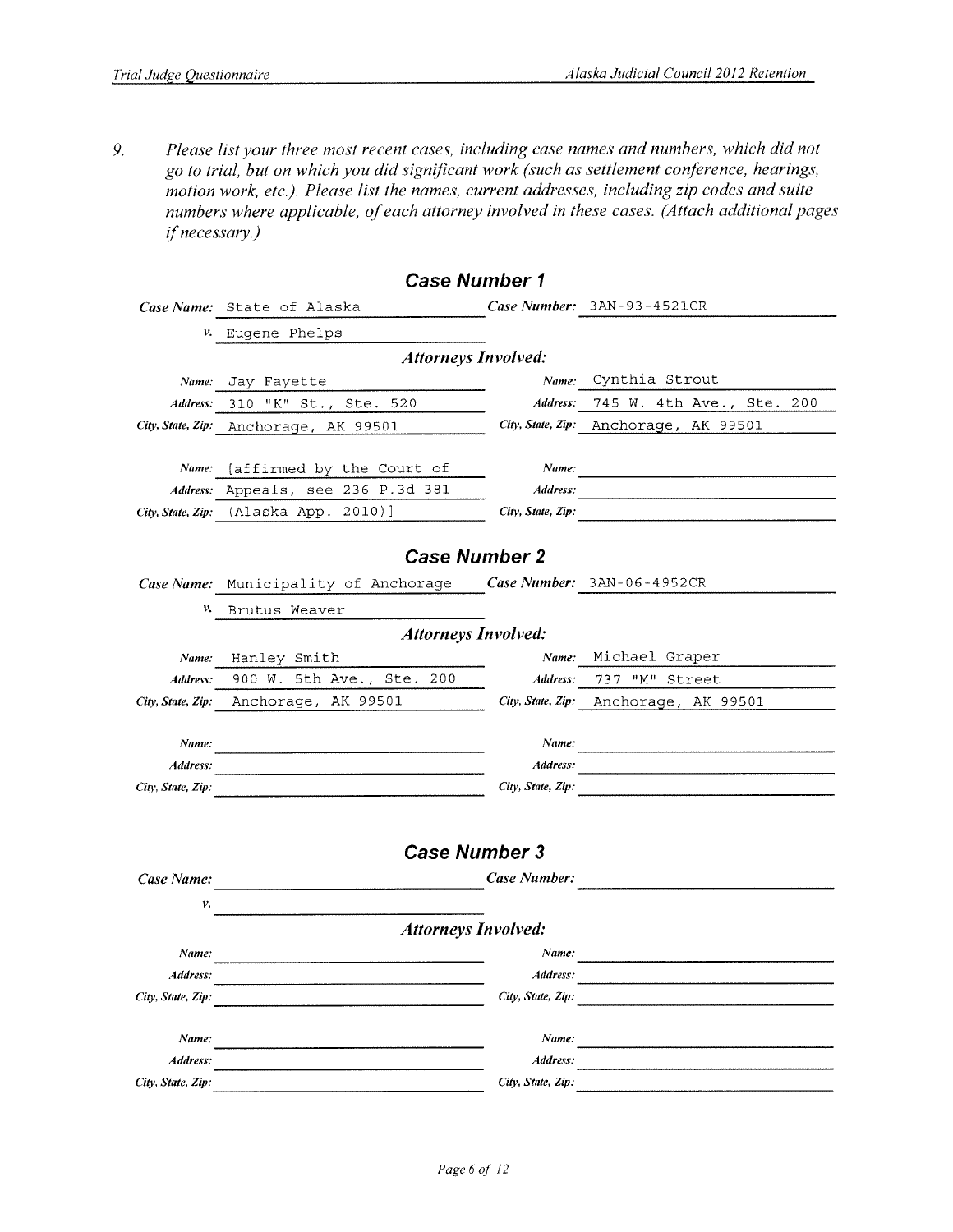10. Optional: If you deem it helpful to the Council, please list up to three other cases during your past term in which you believe your work was particularly noteworthy. Please list the names, current addresses, including zip codes and suite numbers where applicable, of each attorney involved in these cases. (Attach additional pages if necessary.)

|                   | <b>Case Number 1</b>                                                                                                           |                                                                                                                             |
|-------------------|--------------------------------------------------------------------------------------------------------------------------------|-----------------------------------------------------------------------------------------------------------------------------|
| Case Name:        | Case Number:                                                                                                                   |                                                                                                                             |
| ν.                |                                                                                                                                |                                                                                                                             |
|                   | <b>Attorneys Involved:</b>                                                                                                     |                                                                                                                             |
| Name:             |                                                                                                                                | Name:                                                                                                                       |
| Address:          | Address:                                                                                                                       | <u> 1980 - An Aonaichte ann an Comhair ann an Comhair ann an Comhair ann an Comhair ann an Comhair ann an Comhair an Co</u> |
| City, State, Zip: | City, State, Zip:                                                                                                              |                                                                                                                             |
| Name:             | Name:                                                                                                                          |                                                                                                                             |
| Address:          | Address:                                                                                                                       |                                                                                                                             |
| City, State, Zip: | City, State, Zip:                                                                                                              |                                                                                                                             |
|                   | <b>Case Number 2</b>                                                                                                           |                                                                                                                             |
| Case Name:        | Case Number:                                                                                                                   |                                                                                                                             |
| ν.                |                                                                                                                                |                                                                                                                             |
|                   | <b>Attorneys Involved:</b>                                                                                                     |                                                                                                                             |
| Name:             |                                                                                                                                | Name:                                                                                                                       |
| Address:          | Address:                                                                                                                       |                                                                                                                             |
| City, State, Zip: | City, State, Zip:<br><u> 1980 - Jan Barat, Amerikaansk politiker (</u> † 1922)                                                 |                                                                                                                             |
| Name:             | Name:<br><u> 1989 - Jan James James James James James James James James James James James James James James James James Ja</u> |                                                                                                                             |
| Address:          | <u> 1980 - Johann Stein, marwolaethau a bhann an t-Amhainn an t-Amhainn an t-Amhainn an t-Amhainn an t-Amhainn an </u>         |                                                                                                                             |
| City, State, Zip: | City, State, Zip:                                                                                                              |                                                                                                                             |
|                   | <b>Case Number 3</b>                                                                                                           |                                                                                                                             |
| Case Name:        | Case Number:                                                                                                                   |                                                                                                                             |
| ν.                |                                                                                                                                |                                                                                                                             |
|                   | <b>Attorneys Involved:</b>                                                                                                     |                                                                                                                             |
| Name:             |                                                                                                                                |                                                                                                                             |
| Address:          | Address:<br>the contract of the contract of the contract of the contract of the contract of                                    |                                                                                                                             |
| City, State, Zip: | City, State, Zip:                                                                                                              | <del>ॱ</del><br><u>ॱ</u>                                                                                                    |
| Name:             | Name:                                                                                                                          | <u> 1980 - Jan Stein Stein Stein Stein Stein Stein Stein Stein Stein Stein Stein Stein Stein Stein Stein Stein St</u>       |
| Address:          | Address:                                                                                                                       |                                                                                                                             |
| City, State, Zip: | City, State, Zip:                                                                                                              |                                                                                                                             |
|                   |                                                                                                                                |                                                                                                                             |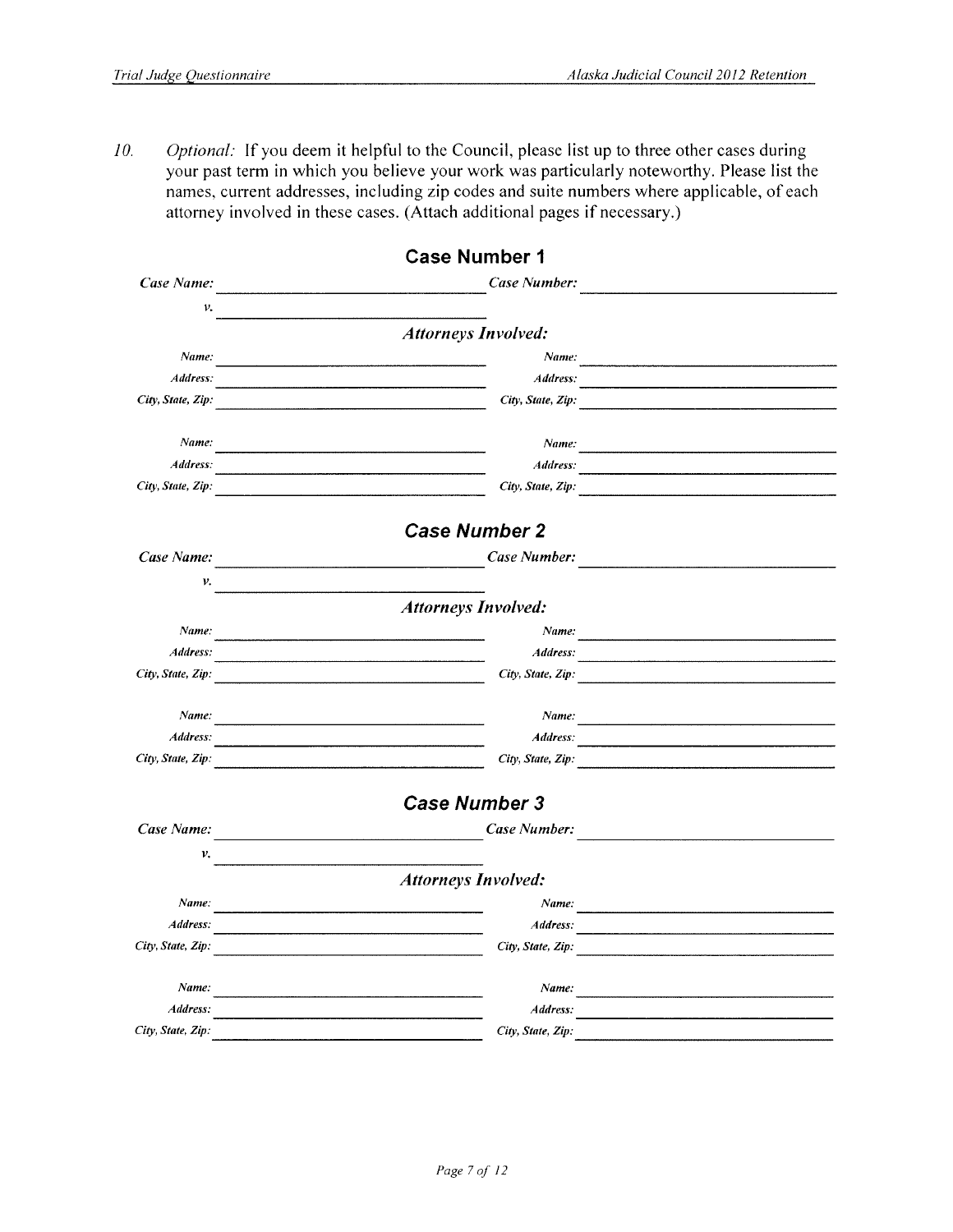## Alaska Judicial Council Recommendation Judge J. Patrick Hanley, District Court, Anchorage

#### **Judicial Council Recommendation 2012**

The Alaska Judicial Council is a non-partisan citizens' commission established by the Alaska constitution. Alaskan law requires the Council to evaluate judges' performance and authorizes the Council to recommend to voters whether judges should be retained in office. The Judicial Council reviews judges' integrity, diligence, legal ability, fairness, demeanor, ability to manage their caseloads, and overall performance of their judicial responsibilities in and out of the courtroom. The Judicial Council finds Judge Hanley to be *Qualified* and recommends unanimously that the public vote **"YES"** to retain him as a district court judge.

#### **Judicial Council Evaluation**

The Judicial Council surveyed thousands of Alaskans including peace and probation officers, court employees, attorneys, jurors, social workers and guardians ad litem about the judges on the ballot. Respondents were asked to rate judicial performance and to submit comments. The Council also reviewed the ratings and observations of the Alaska Judicial Observers, independent community-based volunteers. The Council reviewed the judge's peremptory challenge, recusals, and appellate affirmance and reversal rates; any civil or criminal litigation involving the judge; APOC and court system conflict-of-interest statements; any disciplinary files involving the judge; and whether a judge's pay was withheld for an untimely decision. The Council reviewed other court records and investigated judicial conduct in specific cases. The Council interviewed some judges, attorneys, and court staff, and held a statewide public hearing to obtain comments about judges.

|                      | <b>Attorney</b><br><b>Survey</b> | Peace<br><b>Officer</b><br><b>Survey</b> | Juror<br><b>Survey</b> | Court<br><b>Employee</b><br><b>Survey</b> | <b>Social Workers</b><br><b>Guardians ad Litem</b> |
|----------------------|----------------------------------|------------------------------------------|------------------------|-------------------------------------------|----------------------------------------------------|
| <b>Legal Ability</b> | 4.5                              | ---                                      | ---                    |                                           | ---                                                |
| Impartiality         | 4.6                              | 4.8                                      | 4.9                    | 4.8                                       | ---                                                |
| Integrity            | 4.7                              | 4.7                                      | ---                    | 4.8                                       | ---                                                |
| Temperament          | 4.7                              | 4.8                                      | 4.9                    | 4.8                                       | ---                                                |
| <b>Diligence</b>     | 4.6                              | 4.7                                      | ---                    | 4.8                                       | ---                                                |
| Overall              | 4.6                              | 4.8                                      | 5.0                    | 4.8                                       | ---                                                |



- **Rating Scale**
- **5.0 = Excellent 4.0 = Good**
- **3.0 = Acceptable**
- **2.0 = Deficient**
- **1.0 = Poor**

#### **Summary of Survey Information**

Survey respondents rated Judge Hanley on the categories summarized in the table above, using 5 as the highest rating possible. The attorney rating for Judge Hanley on overall performance was 4.6. Peace and probation officers gave Judge Hanley a rating of 4.8. Jurors rated him 5.0 overall and court employees gave him 4.8. No social workers or guardians ad litem rated Judge Hanley. The Alaska Judicial Observers rated him 3.26.

### **Recommendation: Vote "YES" to retain Judge J. Patrick Hanley**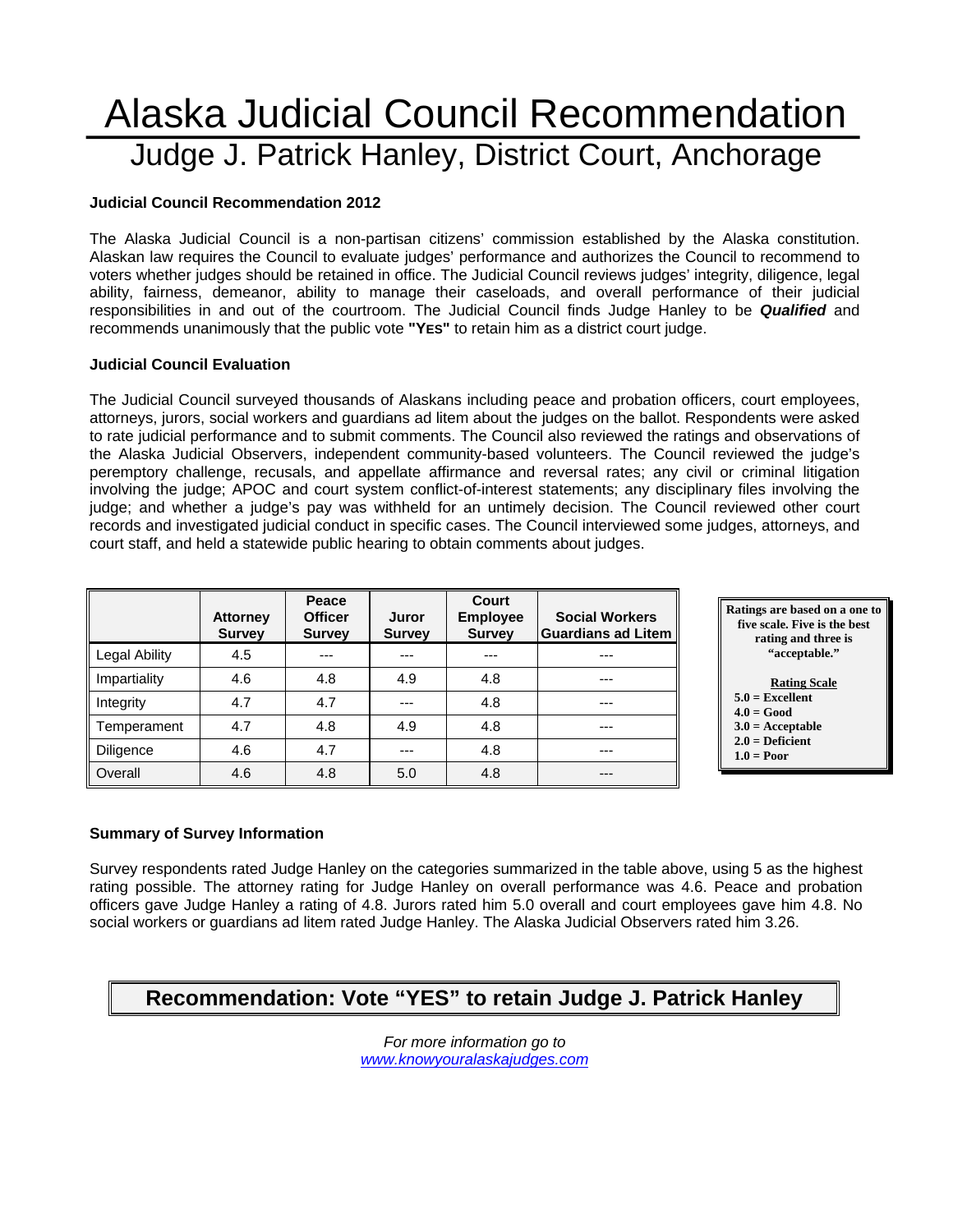|                                    | Legal                    |                  | Impartiality/               |                  |                          |                | <b>Judicial</b>             |                  |                             |                | <b>Overall</b>    |                  |
|------------------------------------|--------------------------|------------------|-----------------------------|------------------|--------------------------|----------------|-----------------------------|------------------|-----------------------------|----------------|-------------------|------------------|
|                                    | <b>Ability</b>           |                  | <b>Fairness</b>             |                  | <b>Integrity</b>         |                | <b>Temperament</b>          |                  | <b>Diligence</b>            |                | <b>Evaluation</b> |                  |
|                                    | Mean                     | N                | Mean                        | N                | Mean                     | N              | Mean                        | N                | Mean                        | N              | Mean              | N                |
| <b>Basis for Evaluation</b>        |                          |                  |                             |                  |                          |                |                             |                  |                             |                |                   |                  |
| No Response                        |                          | 11               |                             | 9                |                          | 9              |                             | 8                |                             | 18             |                   | 9                |
| <b>Direct Professional</b>         | 4.5                      | 146              | 4.6                         | 147              | 4.7                      | 147            | 4.7                         | 148              | 4.6                         | 141            | 4.6               | 147              |
| Experience in last 5 yrs           | 4.6                      | 137              | 4.6                         | 138              | 4.7                      | 137            | 4.7                         | 138              | 4.6                         | 132            | 4.7               | 137              |
| Experience not in last 5 yrs       | 4.3                      | 7                | 4.3                         | 7                | 4.1                      | 8              | 4.3                         | 8                | 4.6                         | 7              | 4.1               | 8                |
| Professional Reputation            | 4.1                      | 16               | 4.2                         | 16               | 4.3                      | 16             | 4.1                         | 17               | 4.2                         | 14             | 4.1               | 17               |
| <b>Other Personal Contacts</b>     | 4.5                      | $\overline{4}$   | 4.5                         | 5                | 4.8                      | 5              | 4.8                         | $\overline{4}$   | 4.8                         | $\overline{4}$ | 4.8               | $\overline{4}$   |
| <b>Type of Practice</b>            |                          |                  |                             |                  |                          |                |                             |                  |                             |                |                   |                  |
| No Response                        |                          | 3                |                             | $\overline{c}$   |                          | $\sqrt{2}$     |                             | $\mathbf{1}$     |                             | 8              |                   | 2                |
| Private, Solo                      | 4.5                      | 38               | 4.5                         | 39               | 4.6                      | 39             | 4.7                         | 39               | 4.5                         | 37             | 4.5               | 39               |
| Private, 2-5 Attorneys             | 4.4                      | 26               | 4.4                         | 26               | 4.5                      | 26             | 4.5                         | 27               | 4.4                         | 25             | 4.4               | 27               |
| Private, 6+ Attorneys              | 4.7                      | 9                | 4.9                         | 9                | 4.9                      | 9              | 4.9                         | 9                | 4.8                         | 9              | 4.9               | 9                |
| Private, Corporate Employee        | 4.5                      | $\overline{c}$   | 4.0                         | $\overline{c}$   | 4.0                      | $\overline{2}$ | 3.5                         | $\overline{2}$   | 4.0                         | 2              | 4.0               | $\overline{2}$   |
| Judge or Judicial Officer          | 4.7                      | 32               | 4.8                         | 32               | 4.8                      | 32             | 4.8                         | 32               | 4.7                         | 30             | 4.8               | 32               |
| Government                         | 4.6                      | 35               | 4.6                         | 35               | 4.8                      | 35             | 4.7                         | 35               | 4.7                         | 34             | 4.8               | 34               |
| Public Service Agency/Org          | $\overline{\phantom{a}}$ | $\boldsymbol{0}$ | $\mathbb{H} \to \mathbb{H}$ | $\boldsymbol{0}$ | $\overline{\phantom{a}}$ | $\overline{0}$ | $\mathcal{L}_{\mathcal{F}}$ | $\boldsymbol{0}$ | $\mathbb{H} \to \mathbb{H}$ | $\overline{0}$ | $\Box$            | $\boldsymbol{0}$ |
| Other                              | 4.7                      | 3                | 5.0                         | 3                | 5.0                      | 3              | 5.0                         | 3                | 5.0                         | 3              | 5.0               | 3                |
| <b>Years of Practice in Alaska</b> |                          |                  |                             |                  |                          |                |                             |                  |                             |                |                   |                  |
| No Response                        |                          | 3                |                             | 2                |                          | $\mathfrak{2}$ |                             | $\mathbf{1}$     |                             | 8              |                   | 2                |
| 5 Years or fewer                   | 4.7                      | 19               | 4.7                         | 19               | 4.9                      | 19             | 4.8                         | 20               | 4.7                         | 18             | 4.9               | 18               |
| 6 to 10 years                      | 4.4                      | 12               | 4.4                         | 13               | 4.7                      | 13             | 4.6                         | 12               | 4.6                         | 12             | 4.6               | 13               |
| 11 to 15 years                     | 4.8                      | 15               | 4.9                         | 15               | 4.9                      | 15             | 4.7                         | 15               | 4.9                         | 13             | 4.9               | 15               |
| 16 to 20 years                     | 4.4                      | 20               | 4.6                         | $20\,$           | 4.5                      | 21             | 4.5                         | 21               | 4.6                         | 20             | 4.4               | 21               |
| 21 years or more                   | 4.5                      | 77               | 4.6                         | 77               | 4.6                      | 76             | 4.7                         | 77               | 4.6                         | 75             | 4.6               | 77               |
| Gender                             |                          |                  |                             |                  |                          |                |                             |                  |                             |                |                   |                  |
| No Response                        |                          | 3                |                             | $\overline{c}$   |                          | $\overline{2}$ |                             | 1                |                             | 8              |                   | $\overline{2}$   |
| Male                               | 4.5                      | 102              | 4.6                         | 103              | 4.8                      | 102            | 4.7                         | 102              | 4.6                         | 98             | 4.7               | 103              |
| Female                             | 4.6                      | 43               | 4.6                         | 43               | 4.6                      | 44             | 4.6                         | 45               | 4.6                         | 42             | 4.6               | 43               |
| <b>Cases Handled</b>               |                          |                  |                             |                  |                          |                |                             |                  |                             |                |                   |                  |
| No Response                        |                          | $\mathfrak{Z}$   |                             | $\sqrt{2}$       |                          | $\sqrt{2}$     |                             | $\mathbf{1}$     |                             | $\,8\,$        |                   | $\overline{2}$   |
| Prosecution                        | 4.7                      | 18               | 4.6                         | 18               | 4.9                      | 18             | 4.9                         | 18               | 4.8                         | 18             | 4.9               | 18               |
| Mainly Criminal                    | 4.5                      | 18               | 4.7                         | 18               | 4.7                      | 18             | 4.6                         | 18               | 4.5                         | 16             | 4.7               | 17               |
| Mixed Criminal & Civil             | 4.4                      | 55               | 4.5                         | 55               | 4.6                      | 55             | 4.6                         | 55               | 4.6                         | 53             | 4.5               | 55               |
| Mainly Civil                       | 4.6                      | 51               | 4.7                         | 52               | 4.7                      | 52             | 4.7                         | 53               | 4.6                         | 50             | 4.7               | 53               |
| Other                              | 5.0                      | $\sqrt{2}$       | 5.0                         | $\sqrt{2}$       | 5.0                      | $\overline{2}$ | 5.0                         | $\sqrt{2}$       | 5.0                         | $\overline{2}$ | 5.0               | $\sqrt{2}$       |
| <b>Location of Practice</b>        |                          |                  |                             |                  |                          |                |                             |                  |                             |                |                   |                  |
| No Response                        |                          | $\mathfrak{Z}$   |                             | $\overline{2}$   |                          | $\overline{2}$ |                             | $\mathbf{1}$     |                             | $8\,$          |                   | $\overline{2}$   |
| <b>First District</b>              | 4.7                      | 6                | 4.8                         | $6\,$            | 4.8                      | 6              | 4.8                         | 6                | 4.8                         | 5              | 4.8               | 6                |
| <b>Second District</b>             | 5.0                      | $\mathfrak{2}$   | 5.0                         | $\sqrt{2}$       | 5.0                      | $\overline{2}$ | 5.0                         | $\overline{2}$   | 5.0                         | $\overline{2}$ | 5.0               | $\overline{2}$   |
| Third District                     | 4.5                      | 125              | 4.6                         | 126              | 4.7                      | 126            | 4.6                         | 127              | 4.6                         | 121            | 4.6               | 126              |
| Fourth District                    | 4.7                      | $\overline{7}$   | 4.7                         | 7                | 4.7                      | 7              | 4.7                         | 7                | 4.9                         | 7              | 4.9               | $\tau$           |
| Outside of Alaska                  | 5.0                      | $\boldsymbol{2}$ | 5.0                         | $\boldsymbol{2}$ | 5.0                      | $\mathfrak{2}$ | 5.0                         | $\overline{2}$   | 5.0                         | $\overline{2}$ | 5.0               | $\boldsymbol{2}$ |

#### **Judge J. Patrick Hanley: Detailed Information Responses Alaska Bar Association Members**

.Note: Ratings for only those respondents who reported direct professional experience with the judge.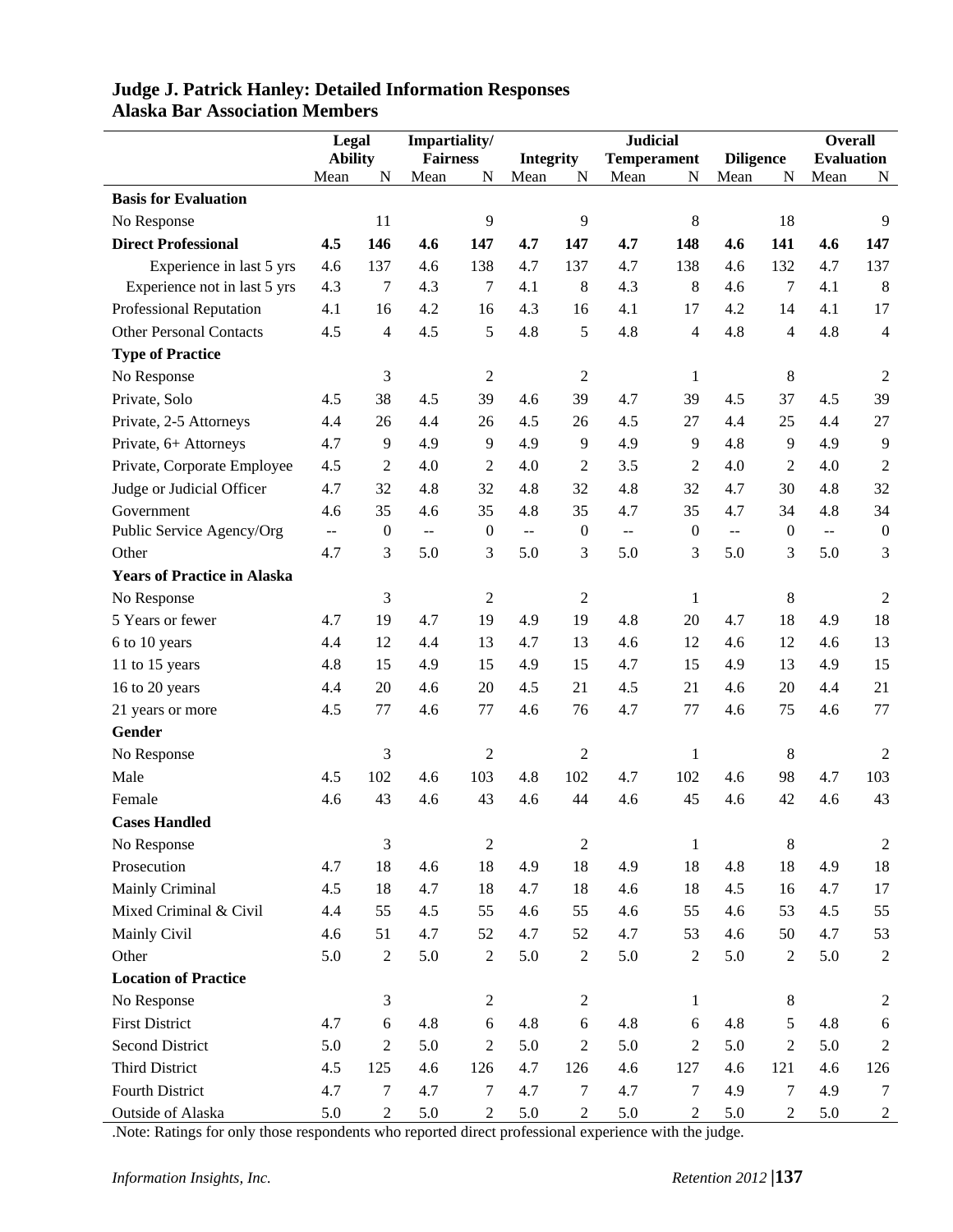| <b>Juror Survey Results</b><br><b>2012 Retention Evaluation</b><br><b>J. Patrick Hanley</b>                                       |     |    |   |              |              |          |    |  |  |  |
|-----------------------------------------------------------------------------------------------------------------------------------|-----|----|---|--------------|--------------|----------|----|--|--|--|
| Total<br><b>Survey Category</b><br><b>Excellent</b><br><b>Deficient</b><br>Mean<br>Good<br>Acceptable<br>Poor<br><b>Responses</b> |     |    |   |              |              |          |    |  |  |  |
| Impartiality/Fairness                                                                                                             | 4.9 | 75 | 6 | $\Omega$     | $\Omega$     | 0        | 81 |  |  |  |
| Respectful/Courteous                                                                                                              | 4.9 | 76 | 5 | 0            | $\Omega$     | 0        | 81 |  |  |  |
| <b>Attentive during Proceedings</b>                                                                                               | 4.9 | 72 | 8 |              | $\Omega$     | 0        | 81 |  |  |  |
| Control over Proceedings                                                                                                          | 4.9 | 75 | 5 | 1            | $\Omega$     | 0        | 81 |  |  |  |
| Intelligence/ Skill as a Judge                                                                                                    | 4.9 | 74 | 7 | $\Omega$     | $\Omega$     | $\Omega$ | 81 |  |  |  |
| <b>Overall Evaluation</b>                                                                                                         | 5.0 | 77 | 4 | <sup>0</sup> | <sup>0</sup> | O        | 81 |  |  |  |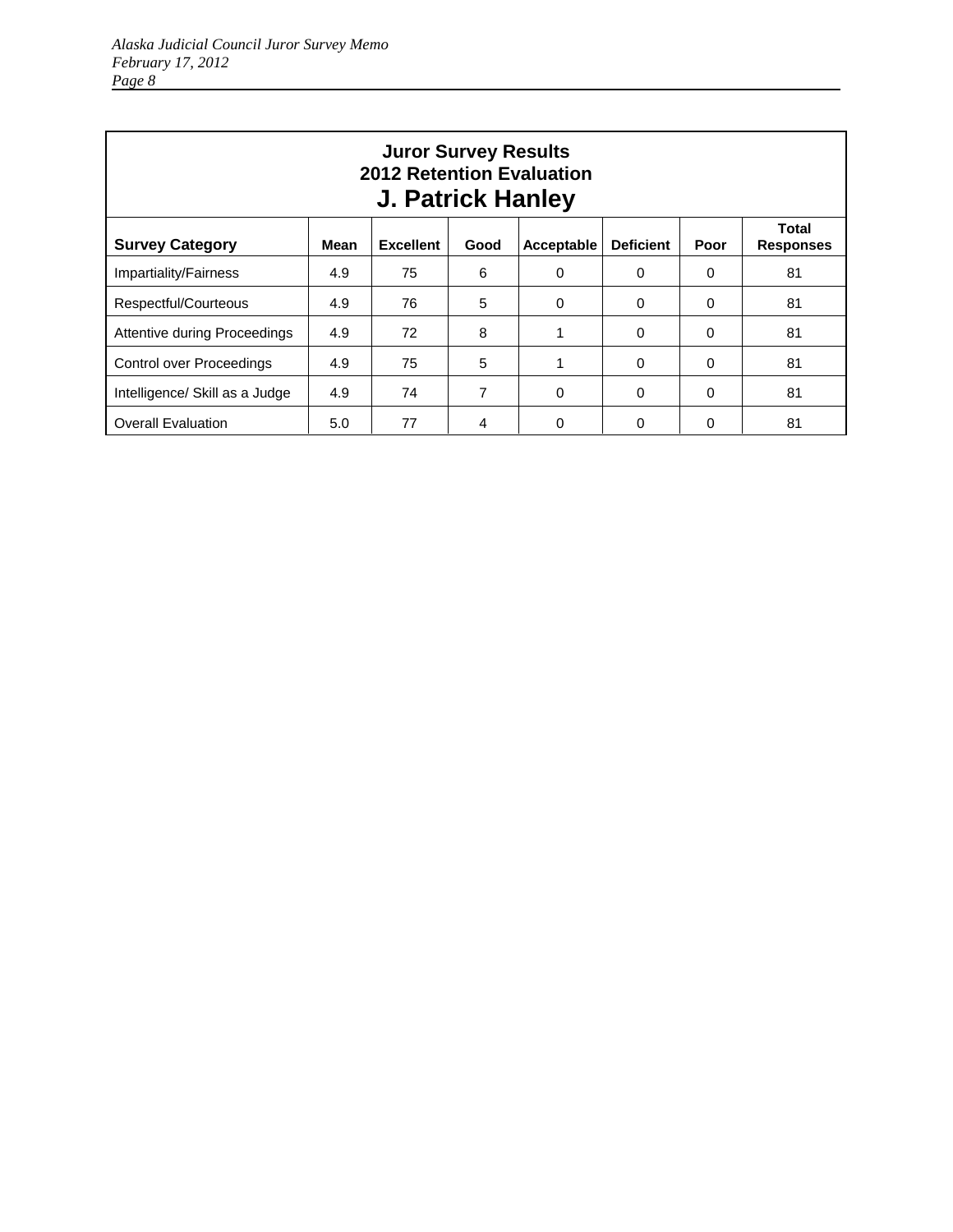| Distribution of Court Employee Ratings*<br>2012 Retention Evaluation<br><b>J. Patrick Hanley</b> |                                            |                                                                                   |   |                |          |   |     |  |  |  |  |  |
|--------------------------------------------------------------------------------------------------|--------------------------------------------|-----------------------------------------------------------------------------------|---|----------------|----------|---|-----|--|--|--|--|--|
| <b>Number of Responses</b>                                                                       |                                            |                                                                                   |   |                |          |   |     |  |  |  |  |  |
| <b>Survey Category</b>                                                                           | Total                                      | <b>Deficient</b><br><b>Excellent</b><br>Acceptable<br>Poor<br><b>Mean</b><br>Good |   |                |          |   |     |  |  |  |  |  |
| <b>Impartiality/Fairness</b>                                                                     | 46                                         | 39                                                                                | 5 | 2              | 0        | 0 | 4.8 |  |  |  |  |  |
| Integrity                                                                                        | 46                                         | 39                                                                                | 5 | $\overline{2}$ | $\Omega$ | 0 | 4.8 |  |  |  |  |  |
| <b>Judicial Temperament</b>                                                                      | 5<br>2<br>4.8<br>46<br>39<br>$\Omega$<br>0 |                                                                                   |   |                |          |   |     |  |  |  |  |  |
| <b>Diligence</b>                                                                                 | 5<br>3<br>37<br>4.8<br>45<br>0<br>0        |                                                                                   |   |                |          |   |     |  |  |  |  |  |
| <b>Overall Evaluation</b>                                                                        | 46                                         | 39                                                                                | 5 | 2              | 0        | 0 | 4.8 |  |  |  |  |  |

\* *Ratings are based on direct professional experience*.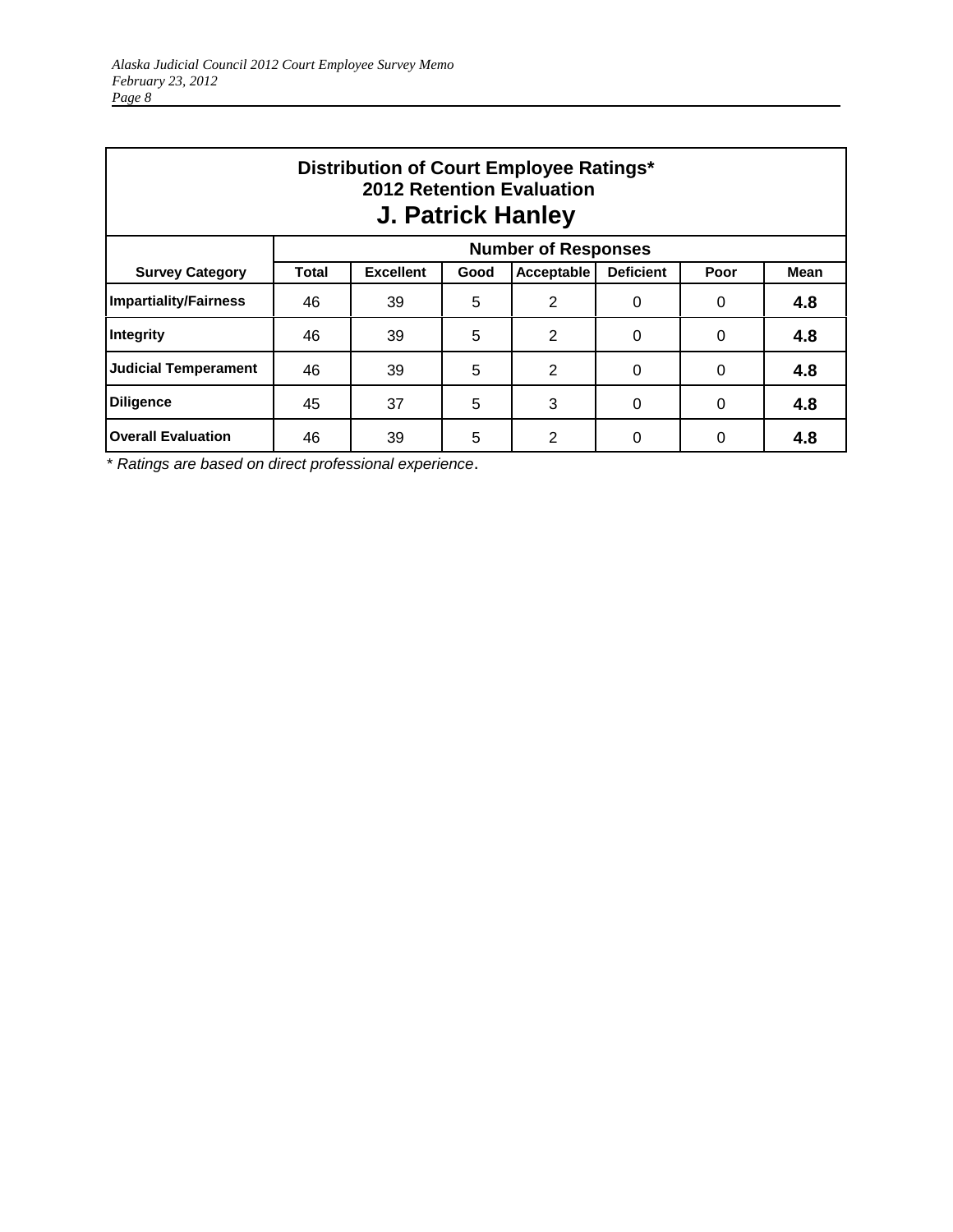#### **Judge J. Patrick Hanley Peace and Probation Officers**

|                                           | Impartiality/   |                  | <b>Judicial</b>                           |                  |                    |                  |                          |                  | <b>Overall</b>           |                  |
|-------------------------------------------|-----------------|------------------|-------------------------------------------|------------------|--------------------|------------------|--------------------------|------------------|--------------------------|------------------|
|                                           | <b>Fairness</b> |                  | <b>Integrity</b>                          |                  | <b>Temperament</b> |                  | <b>Diligence</b>         |                  | <b>Evaluation</b>        |                  |
|                                           | Mean            | N                | Mean                                      | N                | Mean               | N                | Mean                     | N                | Mean                     | N                |
| <b>Basis for Evaluation</b>               |                 |                  |                                           |                  |                    |                  |                          |                  |                          |                  |
| No Response                               |                 | $\overline{4}$   |                                           | 4                |                    | $\mathfrak{Z}$   |                          | $8\,$            |                          | 3                |
| <b>Direct Professional</b>                | 4.8             | 23               | 4.7                                       | 23               | 4.8                | 24               | 4.7                      | 19               | 4.8                      | 24               |
| Experience in last 5 yrs                  | 4.8             | 22               | 4.8                                       | 22               | 4.7                | 23               | 4.7                      | 18               | 4.7                      | 23               |
| Experience not in last 5 yrs              | 5.0             | 1                | 4.0                                       | 1                | 5.0                | 1                | 5.0                      | 1                | 5.0                      | 1                |
| Professional Reputation                   | 3.8             | 9                | 3.8                                       | 9                | 3.8                | 9                | 3.8                      | 9                | 3.8                      | 9                |
| <b>Other Personal Contacts</b>            | $-$             | $\boldsymbol{0}$ | $\overline{a}$                            | $\boldsymbol{0}$ | $\overline{a}$     | $\boldsymbol{0}$ | $\overline{a}$           | $\boldsymbol{0}$ | $\overline{\phantom{a}}$ | $\boldsymbol{0}$ |
| <b>Type of Work</b>                       |                 |                  |                                           |                  |                    |                  |                          |                  |                          |                  |
| No Response                               |                 | 3                |                                           | 3                |                    | $\boldsymbol{2}$ |                          | 7                |                          | 2                |
| <b>State Law Enforcement Officer</b>      | 4.8             | 11               | 4.8                                       | 11               | 4.7                | 11               | 4.9                      | 9                | 4.8                      | 11               |
| Municipal/Borough Law Enforcement Officer | 4.8             | 12               | 4.7                                       | 12               | 4.8                | 13               | 4.6                      | 10               | 4.7                      | 13               |
| Village Public Safety Officer (VPSO)      | $- -$           | $\boldsymbol{0}$ | $\mathrel{{-}\mathrel{{-}}\mathrel{{-}}}$ | $\boldsymbol{0}$ | $- -$              | $\boldsymbol{0}$ | $\overline{\phantom{a}}$ | $\boldsymbol{0}$ | $\overline{a}$           | $\boldsymbol{0}$ |
| Probation/Parole Officer                  | --              | $\boldsymbol{0}$ | $-$                                       | $\boldsymbol{0}$ | --                 | $\boldsymbol{0}$ | $-$                      | $\overline{0}$   | $\overline{a}$           | $\boldsymbol{0}$ |
| Other                                     | --              | $\boldsymbol{0}$ | $-$                                       | $\boldsymbol{0}$ | --                 | $\mathbf{0}$     | $-$                      | $\boldsymbol{0}$ | $\overline{\phantom{a}}$ | $\boldsymbol{0}$ |
| <b>Length of Experience</b>               |                 |                  |                                           |                  |                    |                  |                          |                  |                          |                  |
| No Response                               |                 | 3                |                                           | 3                |                    | 2                |                          | 7                |                          | 2                |
| 5 Years or fewer                          | 5.0             | $\mathbf{1}$     | 5.0                                       | $\mathbf{1}$     | 5.0                | $\mathbf{1}$     | 5.0                      | 1                | 5.0                      | $\mathbf{1}$     |
| 6 to 10 years                             | 5.0             | 7                | 5.0                                       | $\tau$           | 4.8                | 8                | 4.9                      | 7                | 4.9                      | $\,8\,$          |
| 11 to 15 years                            | 4.6             | $\tau$           | 4.6                                       | $\tau$           | 4.6                | 7                | 4.5                      | 6                | 4.6                      | $\tau$           |
| 16 to 20 years                            | 4.8             | 6                | 4.7                                       | 6                | 5.0                | 6                | 4.8                      | $\overline{4}$   | 4.8                      | $\boldsymbol{6}$ |
| 21 years or more                          | 4.5             | $\overline{2}$   | 4.5                                       | $\sqrt{2}$       | 4.5                | 2                | 5.0                      | 1                | 4.5                      | $\overline{2}$   |
| Gender                                    |                 |                  |                                           |                  |                    |                  |                          |                  |                          |                  |
| No Response                               |                 | 3                |                                           | 3                |                    | 2                |                          | 7                |                          | $\overline{2}$   |
| Male                                      | 4.8             | 18               | 4.7                                       | 18               | 4.7                | 19               | 4.8                      | 14               | 4.7                      | 19               |
| Female                                    | 4.8             | 5                | 4.8                                       | 5                | 4.8                | 5                | 4.6                      | 5                | 4.8                      | 5                |
| <b>Location of Work</b>                   |                 |                  |                                           |                  |                    |                  |                          |                  |                          |                  |
| No Response                               |                 | 3                |                                           | 3                |                    | $\boldsymbol{2}$ |                          | 7                |                          | 2                |
| <b>First District</b>                     |                 | 0                |                                           | $\boldsymbol{0}$ |                    | 0                |                          | $\boldsymbol{0}$ |                          | $\boldsymbol{0}$ |
| <b>Second District</b>                    |                 | $\boldsymbol{0}$ |                                           | $\boldsymbol{0}$ |                    | $\boldsymbol{0}$ |                          | $\boldsymbol{0}$ |                          | $\theta$         |
| Third District                            | 4.8             | 23               | 4.7                                       | 23               | 4.8                | 24               | 4.7                      | 19               | 4.8                      | 24               |
| <b>Fourth District</b>                    |                 | $\boldsymbol{0}$ | $-$                                       | $\boldsymbol{0}$ | --                 | $\boldsymbol{0}$ | $\overline{a}$           | $\boldsymbol{0}$ | $\overline{a}$           | $\boldsymbol{0}$ |
| <b>Community Population</b>               |                 |                  |                                           |                  |                    |                  |                          |                  |                          |                  |
| No Response                               |                 | 3                |                                           | 3                |                    | 2                |                          | 7                |                          | 2                |
| <b>Under 2,000</b>                        |                 | $\boldsymbol{0}$ | $-$                                       | $\boldsymbol{0}$ |                    | $\boldsymbol{0}$ |                          | $\boldsymbol{0}$ |                          | $\boldsymbol{0}$ |
| Between 2,000 and 35,000                  | $-$             | $\boldsymbol{0}$ | $-$                                       | $\boldsymbol{0}$ | --                 | $\boldsymbol{0}$ | $\overline{a}$           | $\boldsymbol{0}$ | --                       | $\boldsymbol{0}$ |
| Over 35,000                               | 4.8             | 23               | 4.7                                       | 23               | 4.8                | 24               | 4.7                      | 19               | 4.8                      | 24               |

Note: Ratings for only those respondents who reported direct professional experience with the judge.